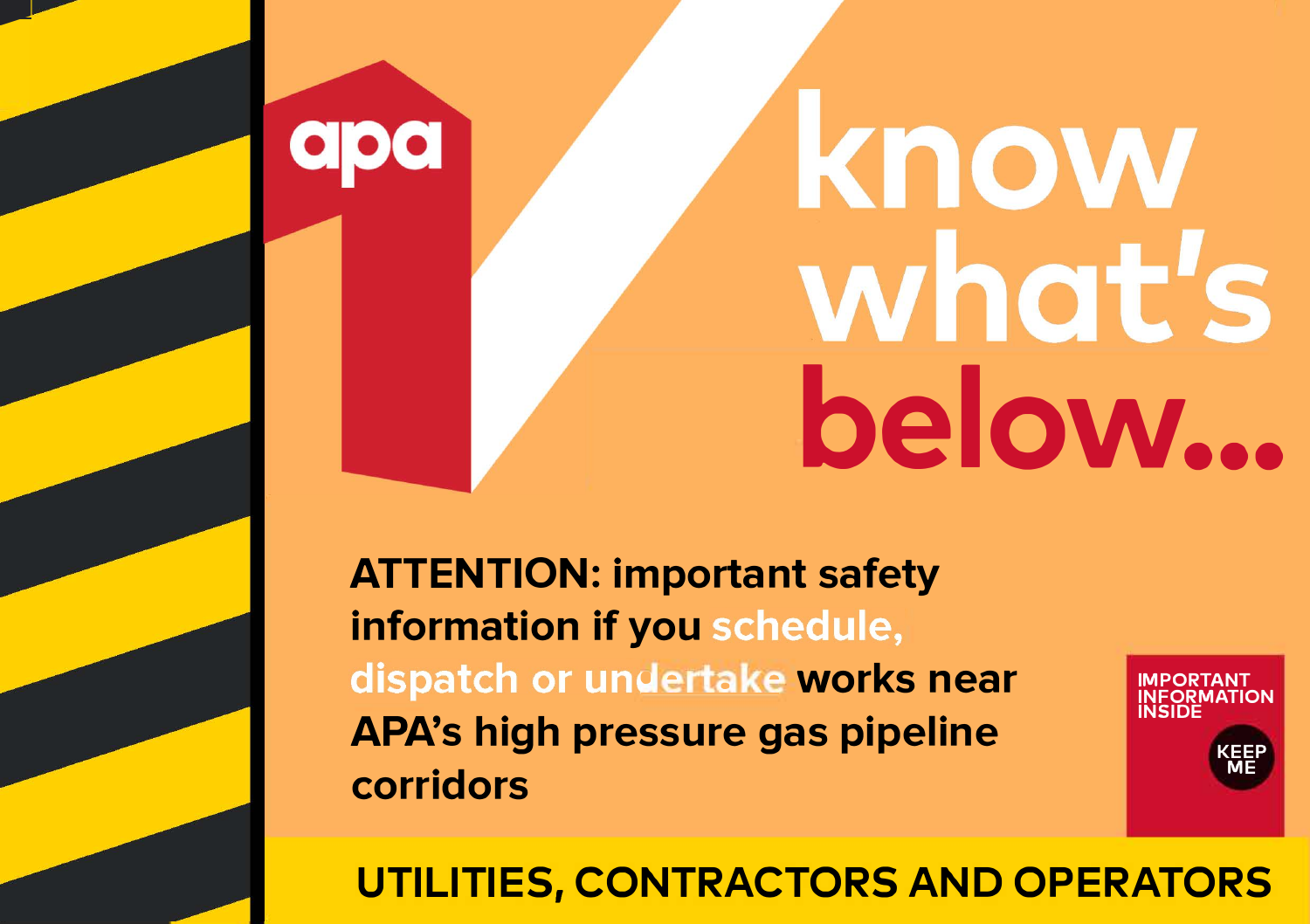**APA Group (APA) is Australia's largest transporter of natural gas, delivering approximately half of the nation's annual gas usage through 15,000 km of high** 



# **ACTIVITIES ON APA PIPELINE CORRIDORS THAT REQUIRE PRIOR APA APPROVAL INCLUDE:**

- **• Excavation, including hand excavation**
- **• Fibre optic cable installation**
- **• Installation or relocation of power poles**
- **• Fencing works**
- **• Vibration machinery**
- **• Explosives within 500 meters of the pipeline**
- **• Planting of trees and other vegetation**
- **• Storage of material or erecting structures (lay down areas, sheds, machinery, soil etc.)**
- **• Constructing high voltage power lines that cross or run parallel to the pipeline corridor**
- **• Construction machinery and equipment**
- **• Haulage routes or access points**

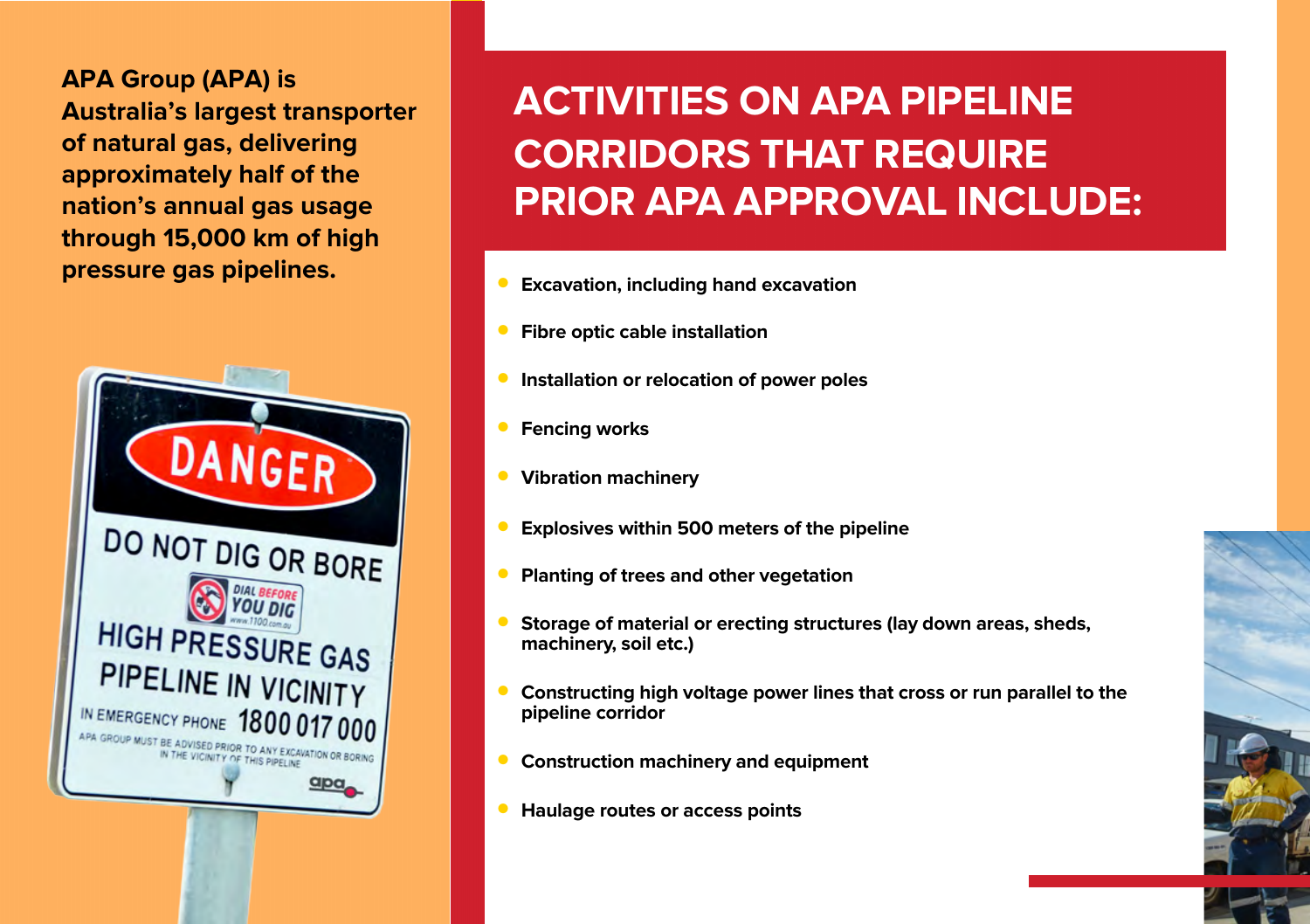**At APA our priority is your safety and the safety of the public.**

**Our aim is to work with utilities, contractors and operators to ensure that works planned on APA's corridors are undertaken safely.** 

**If you require further safety induction materials to help inform your work crews of the requirements when working in the vicinity of APA's assets, please contact APA Protection (details on back page).**



#### **To conduct works on or adjacent to the pipeline corridor you must:**





**Once APA have received your DBYD enquiry an assessment will be conducted to determine whether an approval from APA is required.**



**Depending on your proposed works and the potential risk to the pipeline, further information may be required to complete an assessment of the works proposed.**



**Once confirmed the proposed works can be carried out, a written authorisation will then be issued that contains conditions for works that must be adhered to. This may include a requirement for APA to supervise the works.**

**LEGISLATION STATES THAT WORK ON AN APA PIPELINE CORRIDOR MUST HAVE PRIOR APPROVAL FROM APA.**